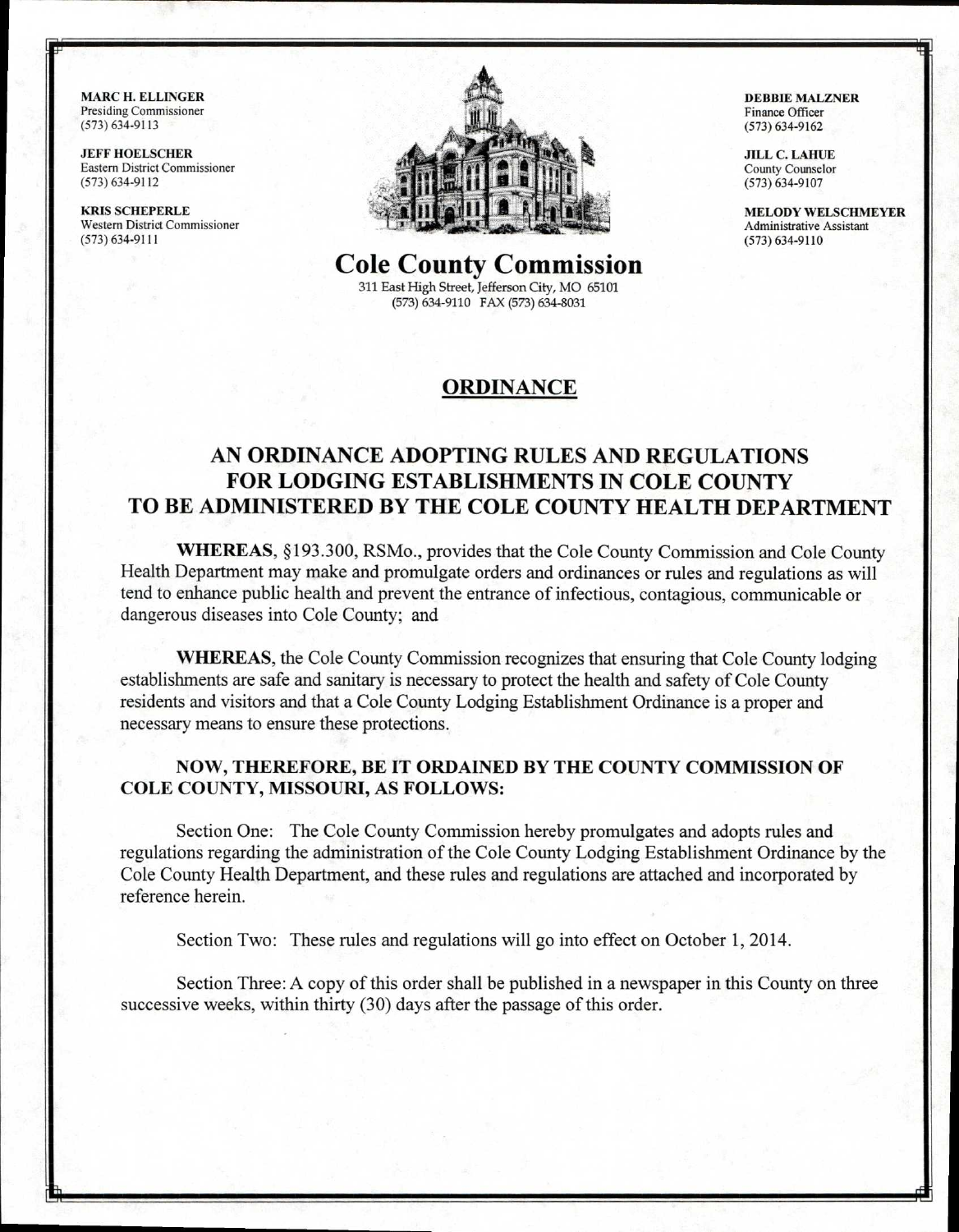ADOPTED AND APPROVED THIS <u>*6*</u> DAY OF <u>*fliggest* ... , 2014.</u>

ATTEST:

Register

Marvin Register County Clerk\_



Marc H. Ellynger Presiding Commissio

Jeff Høelscher Eastern Distric

Kris Scheperle Western District Commissioner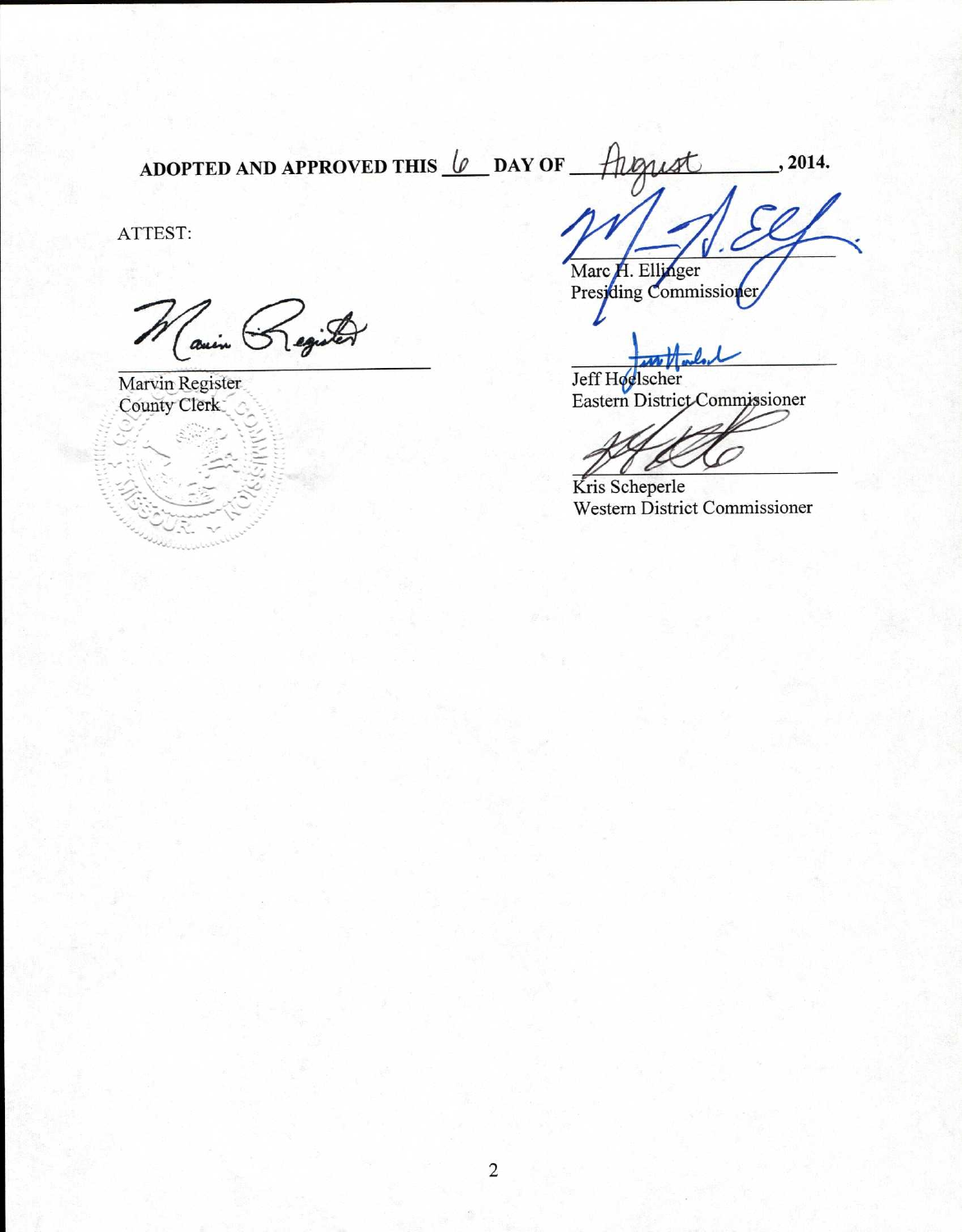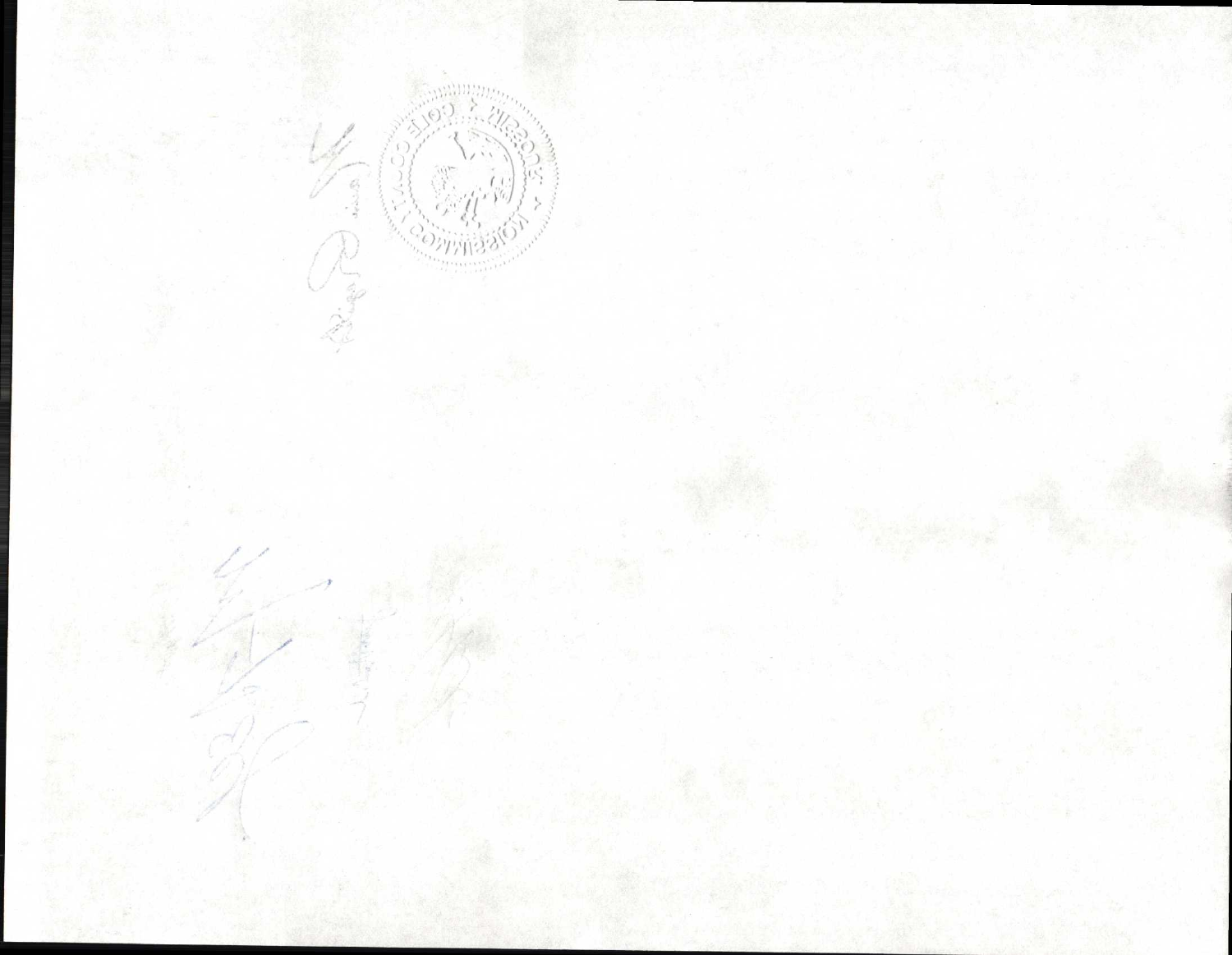# Cole County, Missouri Lodging Establishment Ordinance

#### **INTRODUCTION:**

**This ordinance governs lodging establishments, as defined by Missouri Law and the Department of Health and Senior Services' regulations, in Cole County, Missouri, and provides regulations for construction, renovation, and operation of these facilities and provides penalties for violation thereof.** 

These rules and regulations are used in conjunction with the LODGING ESTABLISHMENT ORDINANCE adopted by the Cole County Commission on August 6, 2014. These Rules and Regulations shall be liberally construed and applied to promote its underlying purpose of protecting the public's health. The effective date is October 1, 2014.

#### SECTION A. AUTHORITY:

This ordinance is enacted pursuant to Section 192.300, RSMo., which provides, in part, as follows: The county commissions and the county health boards of the several counties may make and promulgate orders, ordinances, rules or regulations, respectively as will tend to enhance the public health and prevent the entrance of infectious, contagious, communicable or dangerous diseases into such county, but any orders, ordinances, rules or regulations shall not be in conflict with any rules or regulations authorized and made by the department of health and senior services in accordance with this chapter or by the department of social services under chapter 198.

# SECTION B. APPLICABILITY:

These rules and regulations apply in Cole County, Missouri to all lodging establishments as defined by Missouri Revised Statutes 315.005-.065 and by the Department of Health and Senior Services regulation 19 CSR 20-3.050, governing sanitation and safety standards for lodging establishments.

#### SECTION C. DEFINITIONS:

Any words or phrases not defined herein shall have their common ordinary meaning. The meaning of words or phrases in the following regulations are as defined in the most recent Missouri Revised Statutes 315.005-065 and the Department of Health and Senior Services regulation 19 CSR 20-3.050.

### SECTION D. OPERATIONS:

All lodging establishments shall comply with 19 CSR 20-3.050, Sanitation and Safety Standards for Lodging Establishments.

#### SECTION E. COMPLIANCE PROCEDURE FOR LICENSE:

- 1. The Cole County Health Department is the regulatory authority for the purposes of this ordinance and is hereinafter referred to as the Regulatory Authority.
- 2. Any persons that desire to operate a lodging establishment shall obtain a license from the Department of Health and Senior Services, pursuant to 19 CSR 20-3.050.
- 3. No person shall operate a lodging establishment that does not possess a valid lodging license issued by the Department of Health and Senior Services.
- 4. Licenses for lodging establishments shall be renewed on an annual basis. Licenses are valid from October 1<sup>st</sup> through September 31<sup>st</sup>. No additional fees will be collected by the regulatory authority.

## SECTION F. CLOSURE ORDERS:

The Director of the Cole County Health Department shall have the authority to issue an order to the lodging